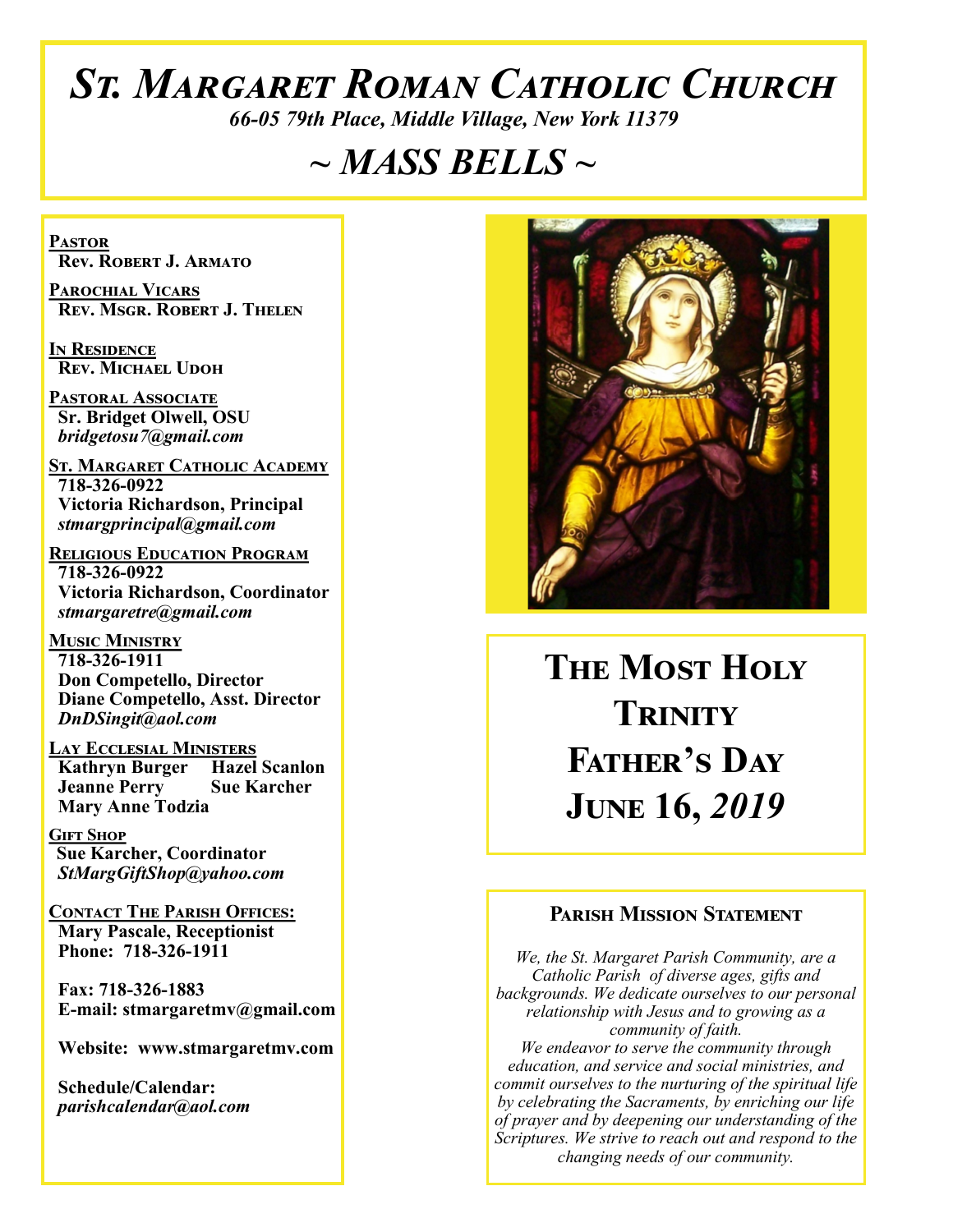# *MASSES FOR THE WEEK*

| SUN.                                           | JUNE 16 - THE MOST HOLY TRINITY/<br><b>FATHER'S DAY</b>                                                                                                                                                                                                                                                                                                                                        |
|------------------------------------------------|------------------------------------------------------------------------------------------------------------------------------------------------------------------------------------------------------------------------------------------------------------------------------------------------------------------------------------------------------------------------------------------------|
| 7:30<br>9:00<br>10:30<br><b>NOON</b><br>5:00PM | Jorge Bonilla<br>Il Popolo della Parocchia/Filippo e Leonardo<br>Curatolo e defunti della famiglia//Calogero<br>Ciaccio/Vincenza, Mariano e Salvatore<br>Palmeri/Daniele Bussa/Rosaria, Rosaria,<br>Rosario e Nunzio Taormina/Maria Curatolo/<br>Antonino e Giuseppe Catalano/Giuseppe<br>Pagano/Michael, Saverio e Luigi Bosco/<br>John J. Forte<br>Giuseppe LaBarbera<br>Father's Day Novena |
| MON.<br>7:00<br>9:00                           | <b>JUNE 17 - WEEKDAY</b><br>Father's Day Novena<br>John & Pauline Karpinsky                                                                                                                                                                                                                                                                                                                    |
| TUE.<br>7:00<br>9:00                           | <b>JUNE 18 - WEEKDAY</b><br>Colette E. Weiner<br>Father's Day Novena                                                                                                                                                                                                                                                                                                                           |
| WED.<br>7:00<br>9:00                           | <b>JUNE 19 - ST. ROMUALD</b><br>Father's Day Novena<br><b>Patrick Cronin</b>                                                                                                                                                                                                                                                                                                                   |
| THU.<br>7:00<br>9:00                           | <b>JUNE 20 - WEEKDAY</b><br>Antoinette Composto<br>Father's Day Novena                                                                                                                                                                                                                                                                                                                         |
| FRI.<br>7:00<br>9:00                           | <b>JUNE 21 - ST. ALOYSIUS</b><br>Father's Day Novena<br><b>Blanche Dathe</b>                                                                                                                                                                                                                                                                                                                   |
| SAT.                                           | JUNE 22 - STS. PAULINUS OF NOLA/                                                                                                                                                                                                                                                                                                                                                               |
| 9:00                                           | <b>JOHN FISHER/THOMAS MORE</b><br>Collective: Father's Day Novena/                                                                                                                                                                                                                                                                                                                             |
| 5:00PM                                         | Angelina Grillo/<br>Lottie & Stanley Andrzejewski                                                                                                                                                                                                                                                                                                                                              |
| SUN.                                           | JUNE 23 - THE MOST HOLY BODY AND<br><b>BLOOD OF JESUS CHRIST(CORPUS</b>                                                                                                                                                                                                                                                                                                                        |
| 7:30<br>9:00                                   | <b>CHRISTI)</b><br>Father's Day Novena<br>Maria Curatolo/Gandolfa Musca/Salvatore<br>Como/Lucia e Mariano Sottile/Giuseppe                                                                                                                                                                                                                                                                     |
| 10:30<br><b>NOON</b><br>5:00PM                 | Pagano/Rosaria Como/<br>Peter & Dorothy Keehner<br>Ann & Andrew Jenner<br>People of the Parish                                                                                                                                                                                                                                                                                                 |

## **MASS INTENTIONS**

 We still have many weekday Masses available for your intentions between now and the end of the year. Please visit the Rectory Offices to make your requests, so that we can fill up this year before opening the 2020 book.

# **PARISH INFORMATION**

**Rectory Office Hours Monday - Friday - 9 am to Noon, and 1 pm to 5pm Tuesday & Wednesday evenings 5-7pm Saturday - by appointment Sunday - closed**

**CONFESSIONS** - Saturday, 4-4:45 pm or by appointment with a priest.

**NOVENA** to Our Lady of the Miraculous Medal Mondays after the 9am Mass.

**BAPTISMS** take place on the 1st and 3rd Sundays of the month. Please call the rectory for an appointment and to register your child.

**WEDDINGS MUST** be scheduled at least six months in advance by appointment with a priest or a deacon. Please call the rectory office. For marriage preparation information visit www.pre-cana.org.

**THE ENGLISH CHOIR** rehearses on Tuesday, at 7 pm in the Church. Tenors and baritones needed!

**IL CORO ITALIANO** prattica ogni Domenica prima della Messa Italiana.

**THE YOUTH CHOIR** rehearses on Thursday, from 6-7 pm in the Church. For more info, DnDsingit@aol.com

**BOY SCOUT TROOP #119** meets on Tuesdays from 7:15-9 pm in the Parish Hall. New members are welcome, age 10 1/2 & up. Call Mr. Krzewski, 718-894-4099.

**CUB PACK #119** meets on Mondays from 7-8:30 pm in the Parish Hall. New members welcome, age 6 to 10-1/2. Call Mr. Krzewski, 718-894-4099.

**SENIOR CITIZENS** meet every Wednesday at 12 Noon in the Parish Center.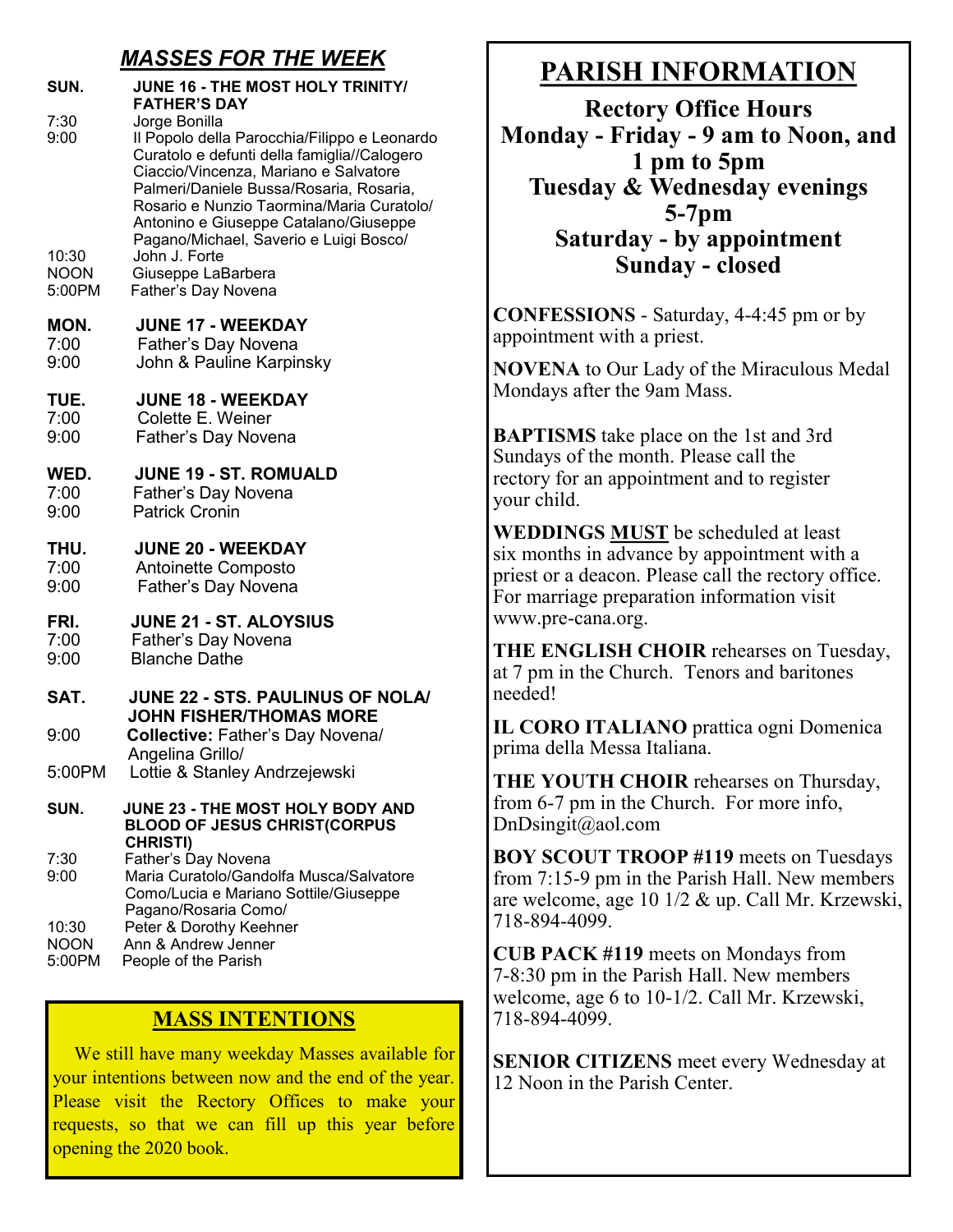# PLEASE PRAY FOR OUR SICK

Karen Guarascio, Connie Faccibene, Linda Frazier, Cari Ann Falk-LoBello, Glen Falk, Ronald Frazier, Robert Sabini, Lee Falk, Scott White, Baby McKinley Kelleher, Sean Harrison, Justin James Quirke, Elizabeth Ott, Dr. Joan Virostko, Alfie Poje, Carol Arevalo, Jim O'Driscoll, Victoria Lippolis, Mary Rigovich, Matteo Sabini, Charles Schaaf, Alvaro Andres Gonzalez, Luis Sanchez, Billy Gillespie, George McGarry, Cathie Greulich, Anthony Bruno, John Wert, Joseph Stubbs, Bob & Karen Schaefer, Michael Hirst, Mary Harrison, John Murphy, Anne McGinnis, Richard Santangelo, Norma Voyer, Vicky Turato, Julio Pelaez, Maritza Gutierrez, Graciela Mora, Cindy Mulore, Salvatore Tuttolomondo, Gloria Mojica, Gloria Pemaj, Anne Gorian, Allen McConville, Joseph Simon, Jack Marchindiondo, Victoria Lippolis, The Scaturro Family, Joseph Siano, Louis Pitelli, Marion Caracciola, Vita Mazzola, Giovanni Campo,

*The names will remain for 3 months, please call 718-326-1911 and ask for continued prayers.*

## **Prayer Requests**

**Pray for vocations to the Priesthood and Religious Life.** 

**Please pray for our men and women from our Parish serving in the defense of our country: Lt. Col. Thomas Frohnhoefer Sgt. Robert A. Domenici** 



### *WE RECALL OUR BELOVED DECEASED*

*Especially, Salvatore Pellettieri, Raffaele V. Renna, James F. Varley, William Olivares, May they rest in Christ's Peace!*

# **MEMORIALS**

# *WINE & HOSTS THIS WEEK*

*are offered in memory of Blanche Dathe at the request of Rob, Liz and Family.* 

# *ALTAR CANDLES THIS WEEK*

*are offered in memory of Blanche Dathe at the request of Connie Monteleone.*

# *TABERNACLE LAMP THIS WEEK*

*is lit in memory of Hank Postel at the request of John & Maureen Postel.*

# **TODAY'S READINGS**

 *The Most Holy Trinity* 

Prv 8:22-31 Ps 8:4-5, 6-7, 8-9 Rom 5:1-5 Jn 16:12-15

# **READINGS FOR THE WEEK**

Monday: 2 Cor 6:1-10

Ps 98:1, 2b, 3ab, 3cd-4 Mt 5:38-42 Tuesday: 2 Cor 8:1-9 Ps 146:2, 5-6ab, 6c-7, 8-9a Mt 5:43-48 Wednesday: 2 Cor 9:6-11

Ps 112:1bc-2, 3-4, 9 Mt 6:1-6, 16-18

 Thursday: 2 Cor 11:1-11 Ps 111:1b-2, 3-4, 9 Mt 6:7-15

Friday: 2 Cor 11:18, 21-30 Ps 34:2-3, 4-5, 6-7 Mt 6:19-23

Saturday: 2 Cor 12:1-10 Ps 34:8-9, 10-11, 12-13 Mt 6:24-34

 Sunday: Gn 14:18-20 Ps 110:1, 2 ,3, 4 1 Cor 11:23-26 Lk 9:11b-17 **Vigil:** Jer 1:4-10 Ps 71:1-2, 3-4a, 5-6ab 15ab and 17 1 Pt 1:8-12 Lk 1:5-17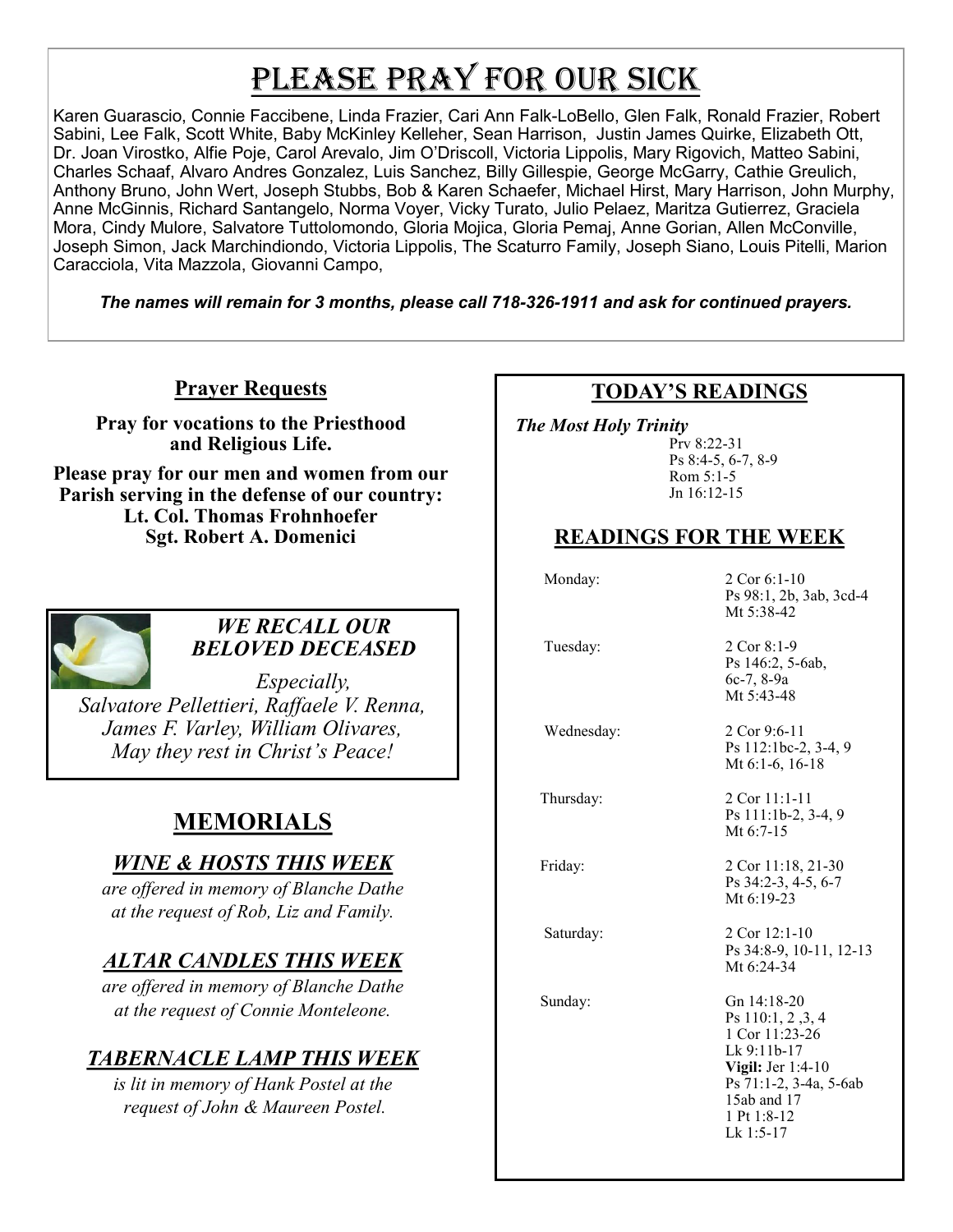

# **DEFENSIVE DRIVING COURSE**

will be given in St. Margaret Catholic Academy Library on Saturday, June 29th, from 9:00am to 3:30pm

**THE COST**: \$45.00 per person

**THE BENEFITS:** 10% discount on liability and collision insurance for 3 years. Up to 4 points deducted from your driving record.

**CONTACT:** Sister Bridget at **718-326-1911** for more information or to register.

# **AIR-CONDITIONING**

 Our aged and well-used HVAC system suffered a major rupture this past week and is being repaired. Please bear with us as we take care of the problem.

# **CONGRATULATIONS!**

 . . .to our **Academy Class of 2019** and to all our little ones "stepping up" into the next grade levels! We wish you all much success. **BLOOD DRIVE UPDATE**

## **PARISH REGISTRATION**

 Very often, people come to the Rectory asking for a certificate or letter attesting to their being active members of our Parish. That's hard for us to do, if there is no record of their being registered.

 All families worshiping here at St. Margaret's are encouraged to register with the Rectory Offices. All you have to do is complete the following information and drop it into the collection basket. We'll take it from there.

| Address: |    |
|----------|----|
| Phone #: | ۰. |

Name:

### **REMEMBER DAD**

 It's not too late to remember your dad and grandfathers in a **Fathers Day novena of Masses.** Use your packet envelope or one available in the racks in church.

### **SUMMER SCHEDULE**

 Our Mass attendance drops each summer as people go off on vacation. Last year, the entire weekend congregation could have fit comfortably in two just Masses (we had six).

 In conjunction with our sister parishes in the Deanery, we are reducing the Sunday Mass obligation schedule **from July 7 through and including September 1.** 

### **SATURDAY 5:00pm (English)**

**SUNDAY 8:00am (English) SUNDAY 10:00am (bilingual Italian/English) SUNDAY 12:00 Noon (English) SUNDAY 5:00pm (English)**

*All weekday morning Masses, Monday through Saturday, remain unchanged.*

 **MANY, MANY THANKS** from the New York Blood Center to all who responded to the request for much needed blood donations. The Blood Drive on June 2 here at St. Margaret was a **HUGE SUCCESS!** We are happy to report that we equaled the donation record we set at the January and June 2018 Blood Drives - **91** units of blood were collected, tying the highest number ever at St. Margaret in a single Blood Drive! Very special thanks to our parish volunteers Annette Dubiel and Anne and Tom Lenihan who provided service above and beyond the call of duty to make the donation process run so smoothly throughout the day. A job well done by all!

 **MARK YOUR CALENDAR** - our next Blood Drives are scheduled for **Sundays, August 18** and **October 27.**

We hope to see you at our next drives!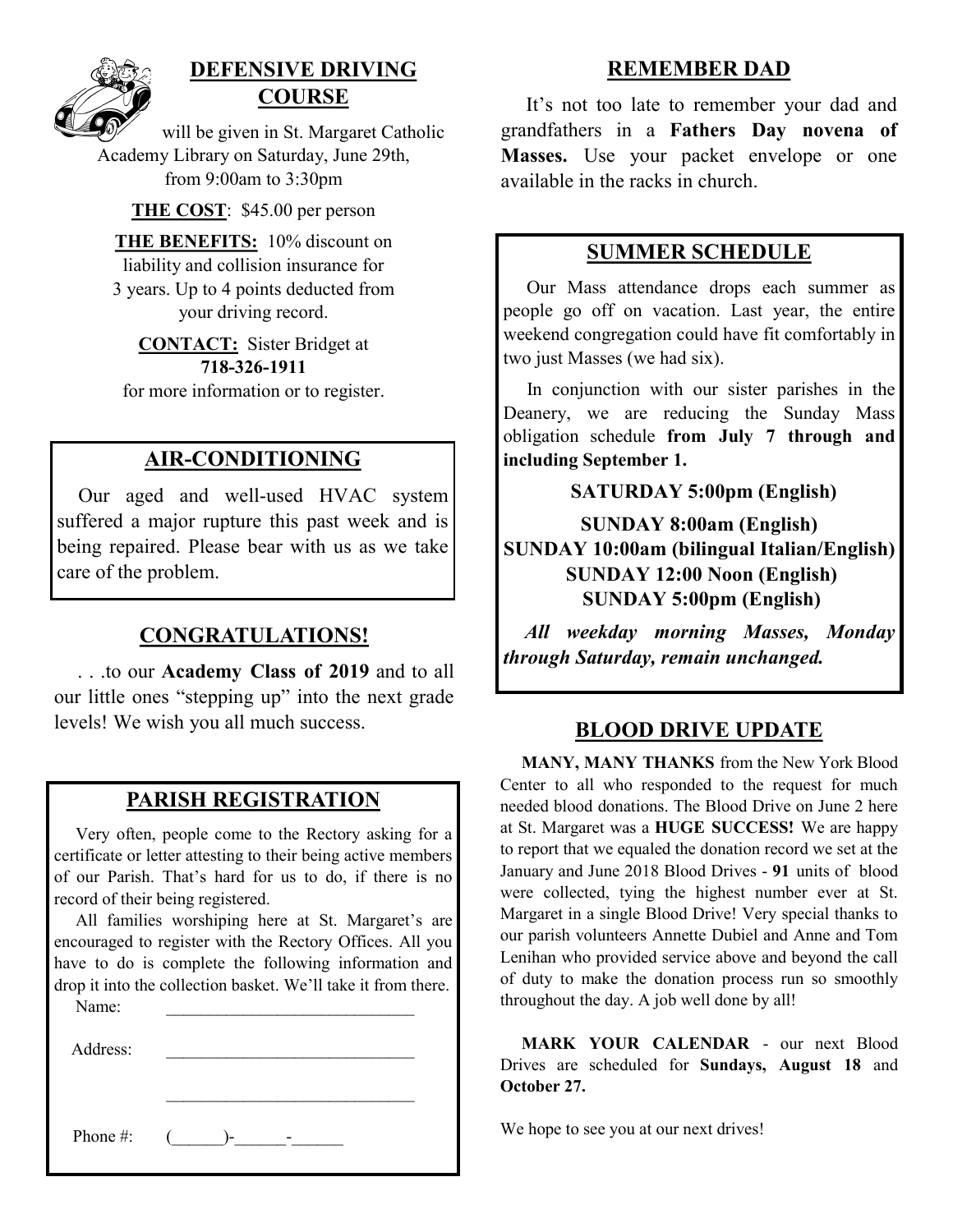# **St. Margaret Gift Shop**

# **SUMMER SCHEDULE**

**CLOSED: All Wednesdays in July**

**OPEN: all Sundays in July, 9am - 1pm**

**CLOSED: the entire month of August**

**Re-open, Wednesday, September 4, 12-4pm** 

We have a selection of religious goods: Rosaries - Medals - Gifts Crucifixes - Statues - Bibles other books **AND MORE!**

If we don't have it, we'll try to get it for you. The Gift Shop is located in the rectory. Please use the red side door in the parking lot. If the door is closed, please knock.

## Contact us: **StMargGiftShop@yahoo.com**

# **USE OF ENVELOPES**

Please help us keep our records straight by putting the amount of your donation in the space indicated on your envelopes. It will make life a lot simpler for our counters and recorders.

Thank you!

# **ANNUAL CATHOLIC APPEAL**

 Our 2019 Annual Catholic Appeal continues to grow, thanks to the **131** families who have pledged **\$43,448** toward our goal of **\$65,897.**  We're now at **65.9%** of our parish goal, with "only" **\$22,449** to go. Don't slow down!

 Please donate as your means allow. Use the envelopes mailed to you or one available in church *to send your donation directly to the Appeals office.*

**NO funds donated for this Campaign are used in the payment of lawsuits.** 

# **~ Monthly Memorial Mass ~**

 A **bi-lingual (English and Italian) memorial Mass with music** is celebrated each month for the repose of the souls of those who were buried from our church during the preceding month.

 While we no longer celebrate private memorial Masses, families who wish to have an annual or "month's mind" Mass offered for a loved one can join in this monthly celebration. Please contact the Rectory at 718-326-1911 to make the arrangements.

 **The next memorial Mass will be celebrated at 11:45 am, Saturday July 13.** 



# **THE ST. VINCENT FOOD PANTRY**

is located in the Convent 66-25 79th Place

# **The Pantry is open every WEDNESDAY AND SATURDAY from 10:00 am to 12:00 Noon.**

*Our Food Pantry is in need of coffee, bottled juice, cooking oil, mayo, sugar, canned fruit, Chef Boy-ardee products. As always, thank you for your generosity!*

# **HAIL AND FAREWELL!**

 Welcome to **Fr. Joseph Palackal, CMI,** who will begin full-time ministry here on June 30! Fr. Palackal is a member of the Carmelites of Mary Immaculate and has been serving in St. Stanislaus Kostka in Maspeth for about 20 years. More info on Fr. Palackal will be posted soon.

 As you may have seen in last week's Tablet, **Fr. Joseph Wilson** has been assigned to fulltime ministry at St. Stan's in Maspeth with secondary ministry at Ozanam Hall, Flushing. We will miss him very much and wish him every grace and blessing as he begins his new assignments on June 30.